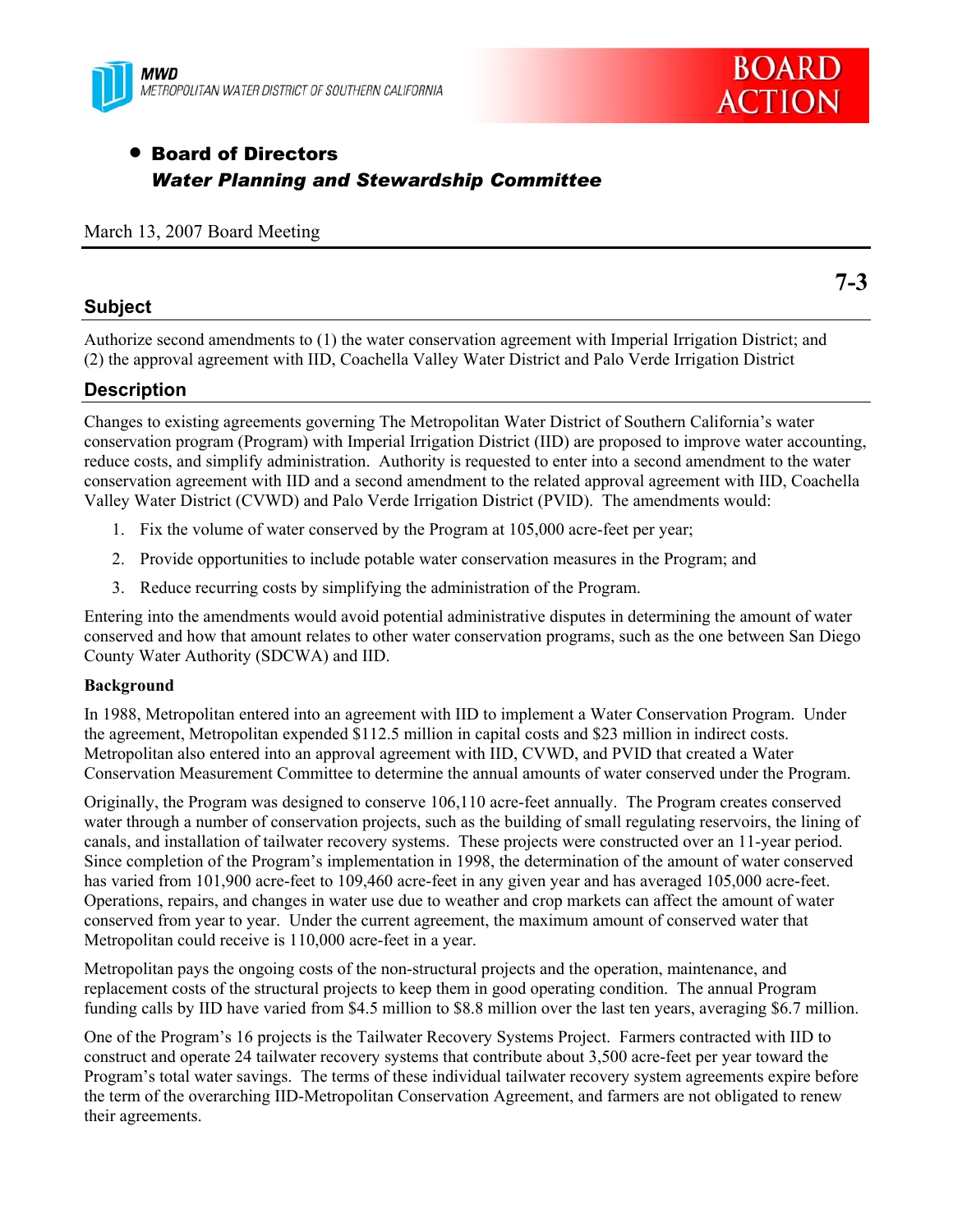The 2003 Quantification Settlement Agreement facilitated implementation of the SDCWA/IID transfer agreement. Under the SDCWA/IID program, new on-farm and system efficiency conservation projects will be built to conserve up to 200,000 acre-feet per year. It could prove difficult to clearly distinguish each conservation program's yield and thus correctly assign amounts of water conserved to the appropriate program.

### **Proposed Amendments**

The proposed amendments:

- Eliminate annual fluctuations in the total amount of conserved water available, by fixing the amount of conserved water available at 105,000 acre-feet per year with continued operation of 24 tailwater recovery systems. Substitutions, as explained below, could be made if some of the 3,500 acre-foot per year tailwater recovery systems drop out;
- Allow IID to implement, upon Metropolitan's concurrence, a potable water conservation project to conserve up to 3,500 acre-feet per year, restoring the water supply to Metropolitan due to tailwater recovery systems dropping out of the Program. IID's potable water conservation costs would be paid by Metropolitan;
- Eliminate the cost associated with determining the total amount of water conserved by the Program each year and dissolve the Water Conservation Measurement Committee for the term of the Quantification Settlement Agreement; and
- Appropriately credit Metropolitan from the tailwater recovery systems' replacement reserve fund if one or more tailwater recovery system agreements are not renewed.

These proposed amendments would simplify the administration of the Program and avoid potential disputes associated with determining the amount of water conserved by separate programs.

## **Policy**

By Minute Item 37468, dated Dec. 22, 1988, the Board authorized the General Manager to execute the Agreement for the Implementation of a Water Conservation Program and Use of Conserved Water with the Imperial Irrigation District.

By Minute Item 37984, dated Dec. 12, 1989, the Board authorized the General Manager to execute the Approval Agreement with Imperial Irrigation District, Coachella Valley Water District and Palo Verde Irrigation District.

By Minute Item 42820, dated Feb. 10, 1998, the Board approved the Policy Principle on Colorado River Resources Strategy.

By Minute Item 45517, dated Sept. 23, 2003, the Board authorized the Chief Executive Officer to execute the finalized Quantification Settlement Agreement and related agreements.

# **California Environmental Quality Act (CEQA)**

CEQA determination for Option #1:

Pursuant to the provisions of CEQA and the State CEQA Guidelines, IID, acting as the Lead Agency, prepared and processed a Final Environmental Impact Report (Final EIR) for the water conservation program. The Final EIR was certified by the Lead Agency on December 2, 1986. On December 22, 1988, Metropolitan, acting as a Responsible Agency under CEQA, certified that it had reviewed and considered the information in the certified Final EIR and approved the Program. With the current board action, there are no substantial changes proposed to the Program. Hence, the environmental documentation in conjunction with the project fully complies with CEQA and the State CEQA Guidelines. Accordingly, no further CEQA documentation is necessary for the Board to act with regards to the proposed action.

The CEQA determination is: Determine that the proposed action has been previously addressed in the certified 1986 Final EIR and that no further environmental analysis or documentation is required.